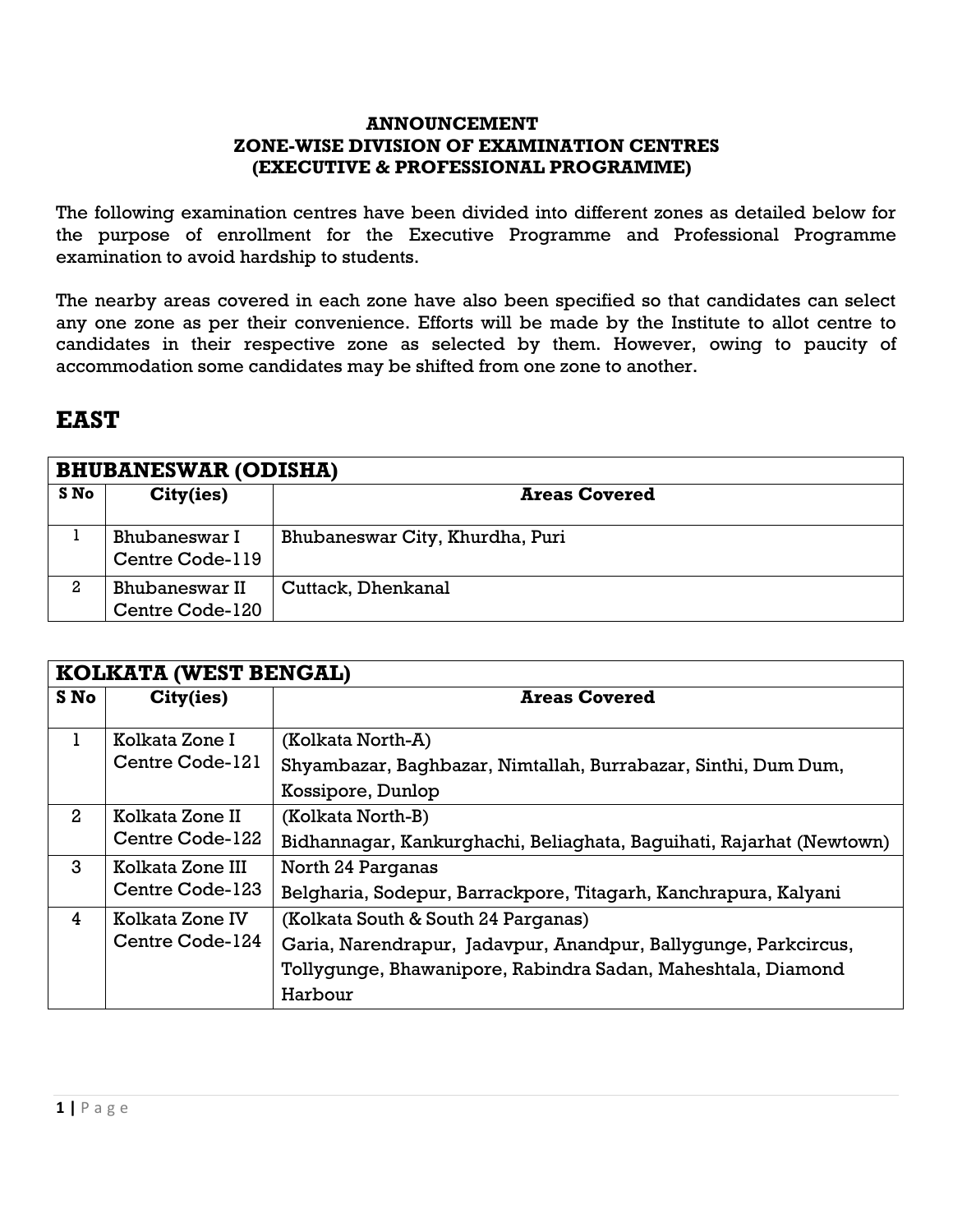# **SOUTH**

| <b>HYDERABAD (ANDHRA PRADESH / TELANGANA)</b> |                    |                                                                   |
|-----------------------------------------------|--------------------|-------------------------------------------------------------------|
| S No                                          | City(ies)          | <b>Areas Covered</b>                                              |
|                                               | Hyderabad Zone I   | Himayathnagar, Malakpet, Mehdipatnam, Khairtabad, Banjara Hills   |
|                                               | Centre Code-335    |                                                                   |
| 2                                             | Hyderabad Zone II  | Dr AS Rao Nagar, Nacharam, Uppal, Saroornagar, Tarnaka            |
|                                               | Centre Code-336    |                                                                   |
| 3                                             | Hyderabad Zone III | Secunderabad, Bequmpet, Malkajqiri, Kukatpally, Madhapur, Jubilee |
|                                               | Centre Code-337    | Hills, Medchal                                                    |

| <b>BENGALURU (KARNATAKA)</b> |                                       |                                                                                                   |
|------------------------------|---------------------------------------|---------------------------------------------------------------------------------------------------|
| S No                         | City(ies)                             | <b>Areas Covered</b>                                                                              |
| $\mathbf{1}$                 | Bengaluru Zone I<br>Centre Code-338   | (Bengaluru South)-<br>Bannerghatta, Jayanagar, Koramangala, Electronic City                       |
| $\mathbf{2}$                 | Bengaluru Zone II<br>Centre Code-339  | (Bengaluru East)<br>Indira Nagar Krishnarajpuram, Banasawadi, White Field                         |
| 3                            | Bengaluru Zone III<br>Centre Code-340 | (Bengaluru North)-<br>Yelahanka, Hebbal, Lingarajpuram, Jalahalli East                            |
| 4                            | Bengaluru Zone IV<br>Centre Code-341  | (Bengaluru West)<br>Chickpet, Sampangiram Nagar, Malleswaram, Rajajinagar,<br>Yeswantpur, Kengeri |

| <b>CHENNAI (TAMILNADU)</b> |                  |                                                                |
|----------------------------|------------------|----------------------------------------------------------------|
| S No                       | City(ies)        | <b>Areas Covered</b>                                           |
| 1                          |                  |                                                                |
|                            | Chennai Zone I   | George Town, Broadway, Rayapuram, Washermanpet, Tondiarpet     |
|                            | Centre Code-342  |                                                                |
| $\mathbf{2}$               | Chennai Zone II  | Nungambakkam, Gopalapuram, Triplicane Royapettah, Mylapore,    |
|                            | Centre Code-343  | Mandeveli                                                      |
| 3                          | Chennai Zone III | Adyar, Besant Nagar, Tirunvanmiyur                             |
|                            | Centre Code-344  |                                                                |
| $\overline{4}$             | Chennai Zone IV  | Arumbakkam, Annanagar, Kilpauk, Ambattur, Villivakkam          |
|                            | Centre Code-345  |                                                                |
| 5                          | Chennai Zone V   | Kodambakkam, T. Nagar, West Mambalam, Ashok Nagar, K.K.        |
|                            | Centre Code-346  | Nagar, Saidapet Guindy                                         |
| 6                          | Chennai Zone VI  | Vadapalani, Porur Virugambakkam                                |
|                            | Centre Code-347  |                                                                |
| 7                          | Chennai Zone VII | St. Thomas Mount, Pallavaram, Nanganallur, Chromepet, Tambaram |
|                            | Centre Code-348  |                                                                |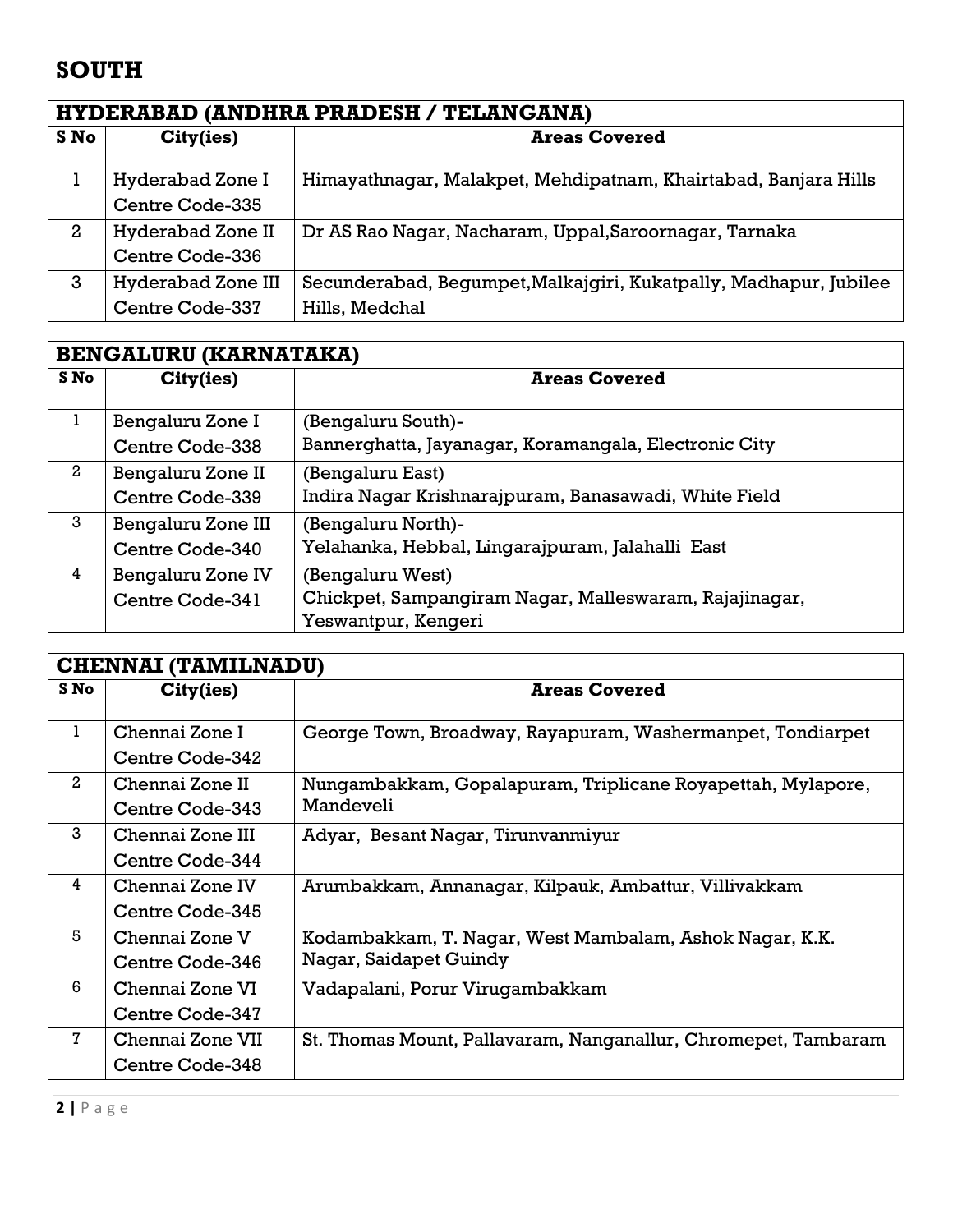## **WEST**

#### **AHMEDABAD (GUJARAT) S No City(ies) Areas Covered** 1 Ahmedabad Zone-I Centre Code-487 Ambli, Bopal, Ghuma, Jivraj, Jodhpur, Juhapura, Sarkhej, Satellite, Vastrapur, Vejalpur 2 Ahmedabad Zone-II Centre Code-488 Ashram Road, Bhattha, Kalupur, Khanpur ,Mahalaxmi, Nava Vadaj, Navrangpura, Paldi ,Vasna 3 Ahmedabad Zone-III Centre Code-489 Bapunagar, Ghodasar, Isanpur, Krishnanagar, Maninagar, Naroda, Narol, Nikol, Odhav 4 Ahmedabad Zone-IV Centre Code-490 Bhadaj, Bodakdev, Chandkheda, Ghatlodia, Gota, Gurukul Road, Jagatpur, Memnagar, Science City Road, S G Highway, Shilaj, Sola, Thaltej, Tragad

|                | <b>MUMBAI (MAHARASHTRA)</b>         |                                                                                                          |  |
|----------------|-------------------------------------|----------------------------------------------------------------------------------------------------------|--|
| S No           | City(ies)                           | <b>Areas Covered</b>                                                                                     |  |
| $\mathbf{1}$   | Mumbai Zone-I<br>Centre Code-457    | Charni Road, Churchgate, Fort, Mazgaon, Mumbai Central                                                   |  |
| $\overline{2}$ | Mumbai Zone-II<br>Centre Code-458   | Chembur, Dadar(East/West), King Circle, Matunga, Parel (East),<br>Sion, Wadala,                          |  |
| 3              | Mumbai Zone-III<br>Centre Code-459  | Bhandup (East/West), Ghatkopar (East/West), Mulund (East/West),<br>Vidyavihar (East/West)                |  |
| 4              | Mumbai Zone-IV<br>Centre Code-460   | Andheri<br>Bandra<br>$(West/East)$ ,<br>(East/West),<br>Santacruz<br>(East/West), Vile Parle (East/West) |  |
| 5              | Mumbai Zone-V<br>Centre Code-461    | Goregaon (East/West), Jogeshwari (East/West), Malad(East/West)                                           |  |
| 6              | Mumbai Zone-VI<br>Centre Code-462   | Boriwali (East/West), Dahisar (East/West), Kandiwali (East/West)                                         |  |
| $\mathbf{7}$   | Mumbai Zone-VII<br>Centre Code-482  | Vasai, Virar and Nalasopara                                                                              |  |
| 8              | Mumbai Zone-VIII<br>Centre Code-483 | Palghar, Boisar, Shirgaon and Kolgaon                                                                    |  |

|      | <b>NAVI MUMBAI (MAHARASHTRA)</b> |                       |  |
|------|----------------------------------|-----------------------|--|
| S No | City(ies)                        | <b>Areas Covered</b>  |  |
|      |                                  |                       |  |
|      | Navi Mumbai Zone I               | Vashi, Sanpada, Nerul |  |
|      | Centre Code-480                  |                       |  |
| 2    | Navi Mumbai Zone II              | Panvel City           |  |
|      | Centre Code-481                  |                       |  |